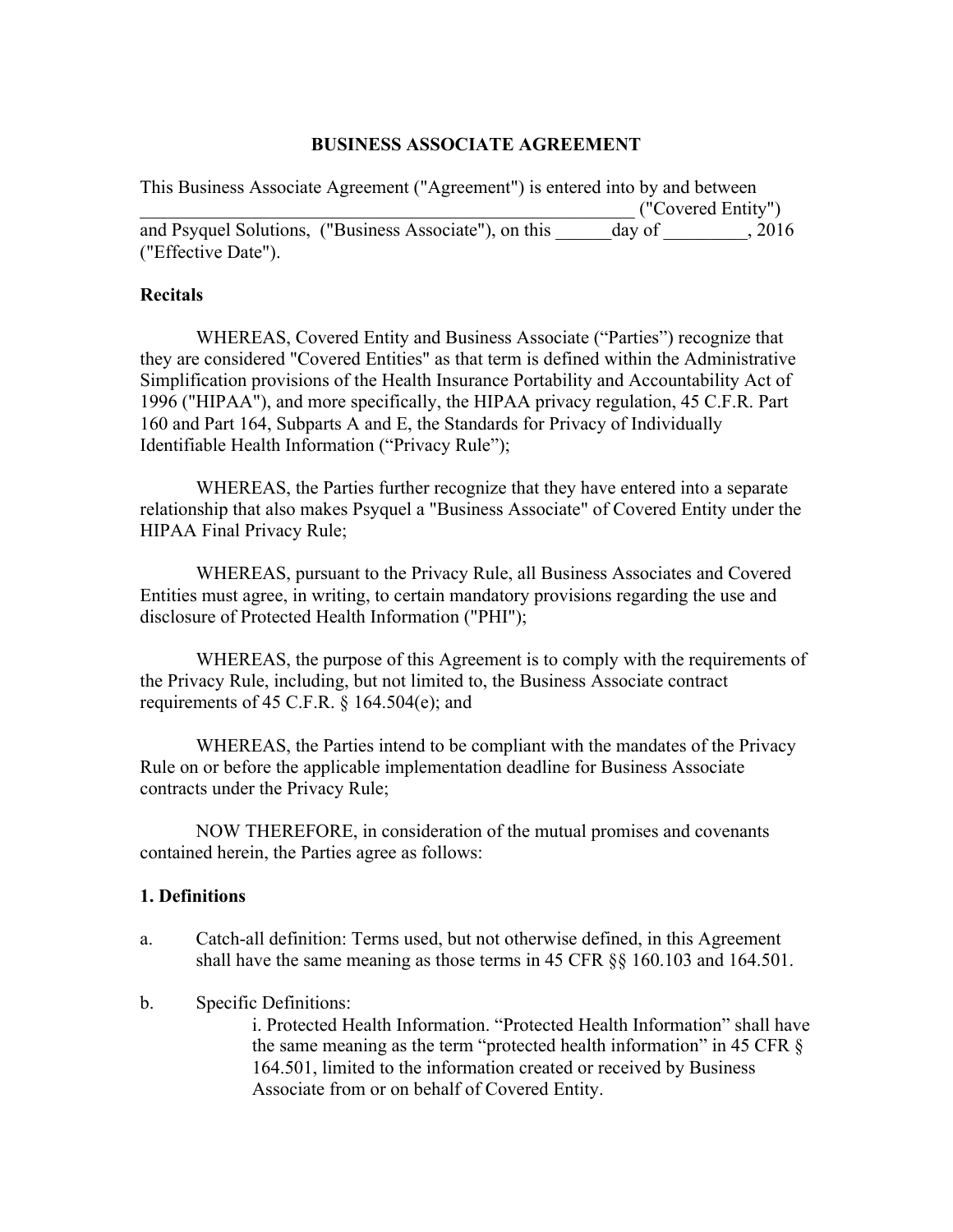## **2. Obligations and Activities of Business Associate**

- a. Business Associate agrees to not use or further disclose Protected Health Information other than as permitted or required by this Agreement or as Required by Law.
- b. Business Associate agrees to use appropriate safeguards to prevent use or disclosure of the Protected Health Information other than as provided for by this Agreement.
- c. Business Associate agrees to mitigate, to the extent practicable, any harmful effect that is known to Business Associate of a use or disclosure of Protected Health Information by Business Associate in violation of the requirements of this Agreement.
- d. Business Associate agrees to report to Covered Entity any use or disclosure of the Protected Health Information not provided for by this Agreement.
- e. Business Associate agrees to ensure that any agent, including a subcontractor, to whom it provides Protected Health Information received from, or created or received by Business Associate on behalf of Covered Entity agrees to the same restrictions and conditions that apply through this Agreement to Business Associate with respect to such information.
- f. Business Associate agrees to provide access, at the request of Covered Entity, and in the time and manner designated by Covered Entity, to Protected Health Information in a Designated Record Set, to Covered Entity or, as directed by Covered Entity, to an Individual in order to meet the requirements under 45 CFR § 164.524.
- g. Business Associate agrees to make any amendment(s) to Protected Health Information maintained in a Designated Record Set that the Covered Entity directs or agrees to pursuant to 45 CFR § 164.526 at the request of Covered Entity or an Individual, and in the time and manner designated by Covered Entity.
- h. Business Associate agrees to make internal practices, books, and records relating to the use and disclosure of Protected Health Information received from, or created or received by Business Associate on behalf of, Covered Entity available to the Covered Entity, or at the request of the Covered Entity to the Secretary, in a time and manner designated by the Covered Entity or the Secretary, for purposes of the Secretary determining Covered Entity's compliance with the Privacy Rule.
- i. Business Associate agrees to document such disclosures of Protected Health Information and information related to such disclosures as would be required for Covered Entity to respond to a request by an Individual for an accounting of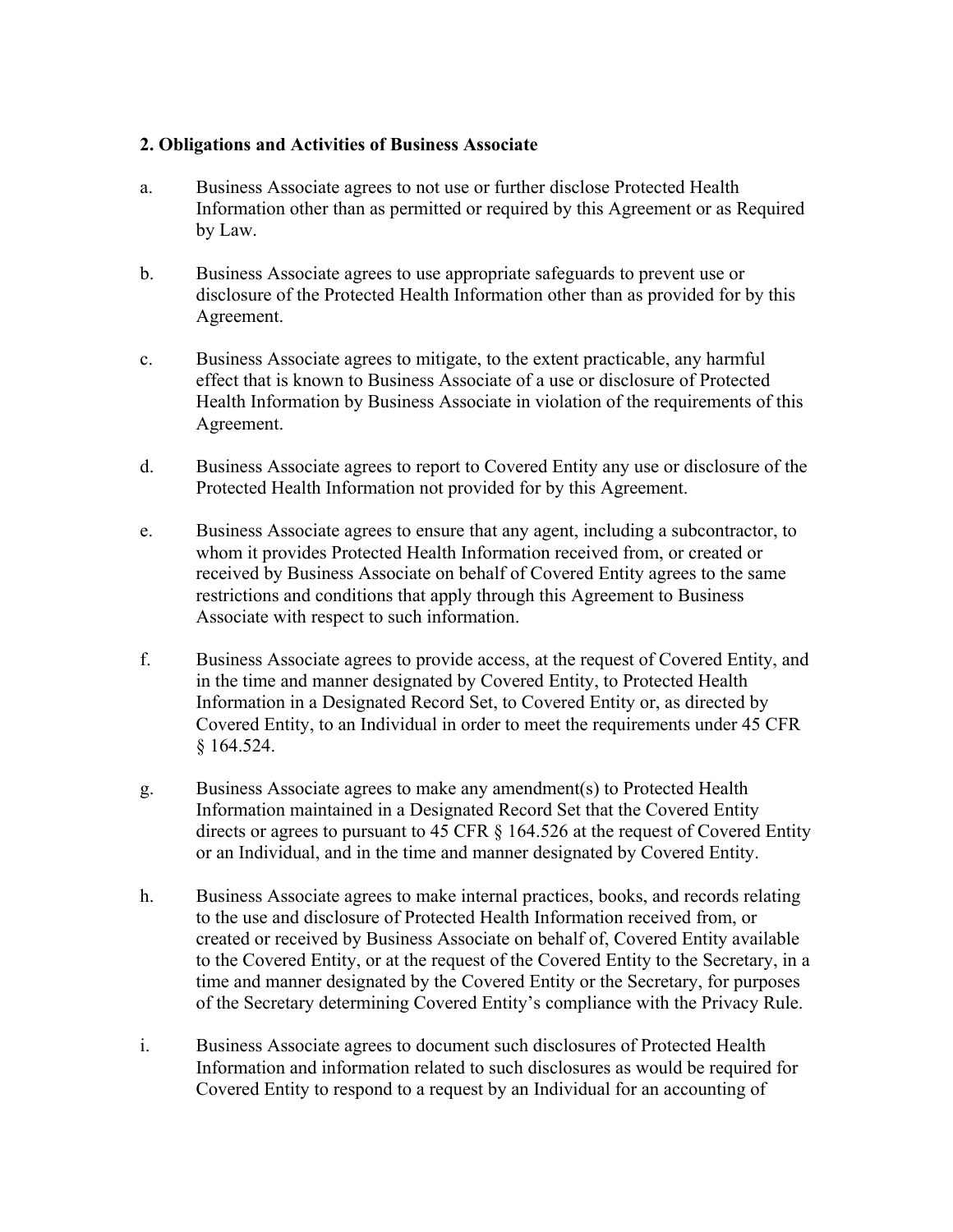disclosures of Protected Health Information in accordance with 45 CFR § 164.528.

j. Business Associate agrees to provide to Covered Entity or an Individual, in time and manner designated by Covered Entity, information collected in accordance with Section 2(i) of this Agreement, to permit Covered Entity to respond to a request by an Individual for an accounting of disclosures of Protected Health Information in accordance with 45 CFR § 164.528.

## **3. Permitted Uses and Disclosures by Business Associate**

- a. Except as otherwise limited in this Agreement, Business may use or disclose Protected Health Information on behalf of, or to provide services to, Covered Entity for the purpose of facilitating the processing of administrative, clinical and financial healthcare transactions, if such use or disclosure would not violate the Privacy Rule if done by Covered Entity:
- b. Except as otherwise limited in this Agreement, Business Associate may use Protected Health Information for the proper management and administration of the Business Associate or to carry out the legal responsibilities of the Business Associate.
- c. Except as otherwise limited in this Agreement, Business Associate may disclose Protected Health Information for the proper management and administration of the Business Associate, provided that disclosures are required by law, or Business Associate obtains reasonable assurances from the person to whom the information is disclosed that it will remain confidential and used or further disclosed only as required by law or for the purpose for which it was disclosed to the person, and the person notifies the Business Associate of any instances of which it is aware in which the confidentiality of the information has been breached.
- d. Except as otherwise limited in this Agreement, Business Associate may use Protected Health Information to provide Data Aggregation services to Covered Entity as permitted by 42 CFR  $\S$  164.504(e)(2)(i)(B).

# **4. Obligations of Covered Entity**

a. Permissible Requests by Covered Entity. Covered Entity shall not request Business Associate to use or disclose Protected Health Information in any manner that would not be permissible under the Privacy Rule if done by Covered Entity, except to the extent that Business Associate will use or disclose Protected Health Information for, and this Agreement includes provisions for, Data Aggregation or management and administrative activities of Business Associate.

# **5. Term and Termination**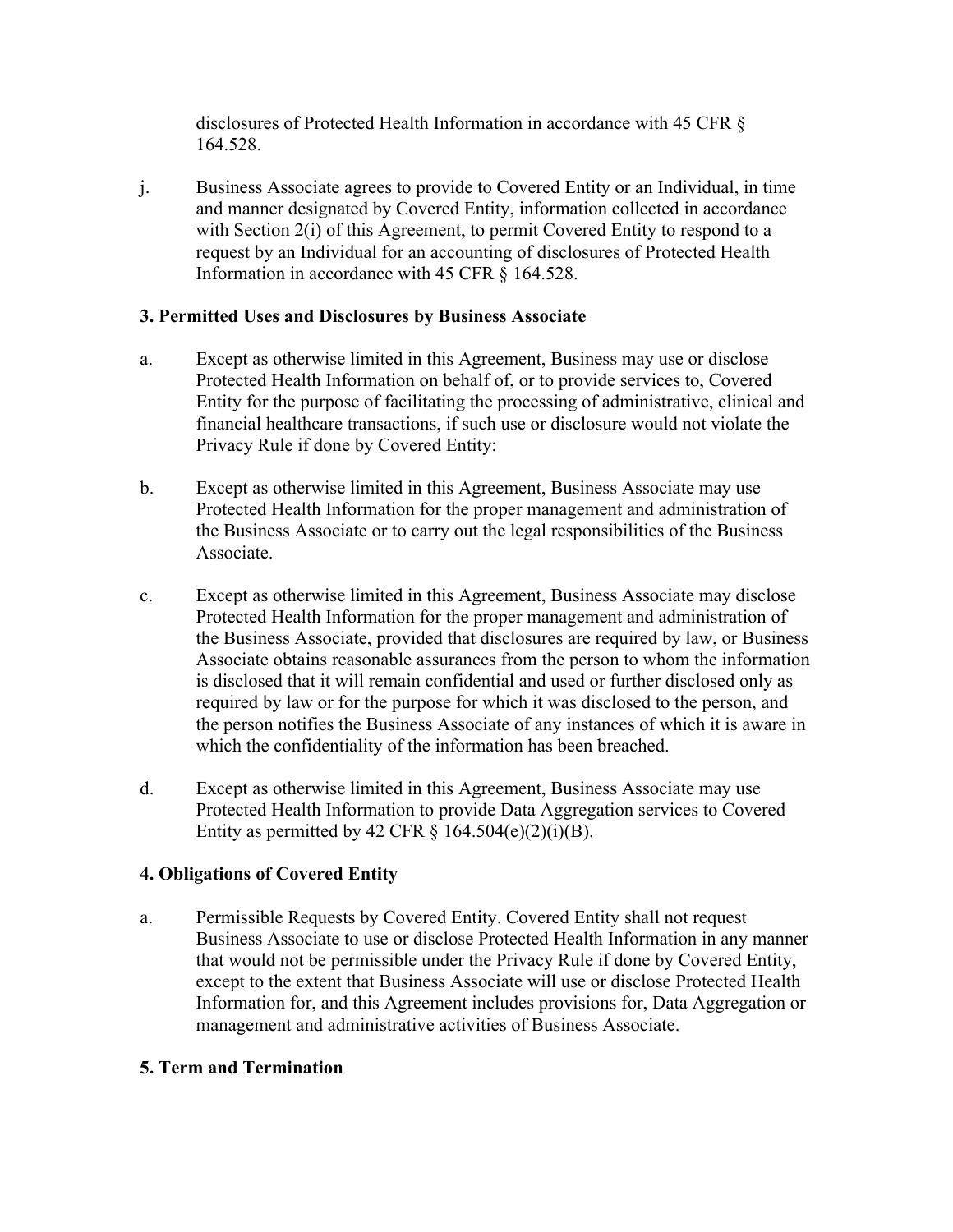- a. Term. The Term of this Agreement shall be effective as of the Effective Date and shall terminate when all of the Protected Health Information provided by Covered Entity to Business Associate, or created or received by Business Associate on behalf of Covered Entity, is destroyed or returned to Covered Entity, or, if it is infeasible to return or destroy Protected Health Information, protections are extended to such information, in accordance with the termination provisions in this Section.
- b. Termination for Cause. Upon Covered Entity's knowledge of a material breach by Business Associate, Covered Entity shall provide an opportunity for Business Associate to cure the breach or end the violation and terminate this Agreement if Business Associate does not cure the breach or end the violation within the time specified by Covered Entity, or immediately terminate this Agreement if Business Associate has breached a material term of this Agreement and cure is not possible.

# c. Effect of Termination.

- i. Except as provided in paragraph (ii) of this Section, upon termination of this Agreement, for any reason, Business Associate shall return or destroy all Protected Health Information received from Covered Entity, or created or received by Business Associate on behalf of Covered Entity. This provision shall apply to Protected Health Information that is in the possession of subcontractors or agents of Business Associate. Business Associate shall retain no copies of the Protected Health Information.
- ii. In the event that Business Associate determines that returning or destroying the Protected Health Information is infeasible, Business Associate shall provide to Covered Entity notification of the conditions that make return or destruction infeasible. Upon mutual agreement of the Parties that return or destruction of Protected Health Information is infeasible, Business Associate shall extend the protections of this Agreement to such Protected Health Information and limit further uses and disclosures of such Protected Health Information to those purposes that make the return or destruction infeasible, for so long as Business Associate maintains such Protected Health Information.

### **6. Miscellaneous**

- a. Regulatory References. A reference in this Agreement to a section in the Privacy Rule means the section as in effect or as amended, and for which compliance is required.
- b. Amendment. The Parties agree to take such action as is necessary to amend this Agreement from time to time as is necessary for Covered Entity to comply with the requirements of the Privacy Rule and the Health Insurance Portability and Accountability Act, Public Law 104-191.